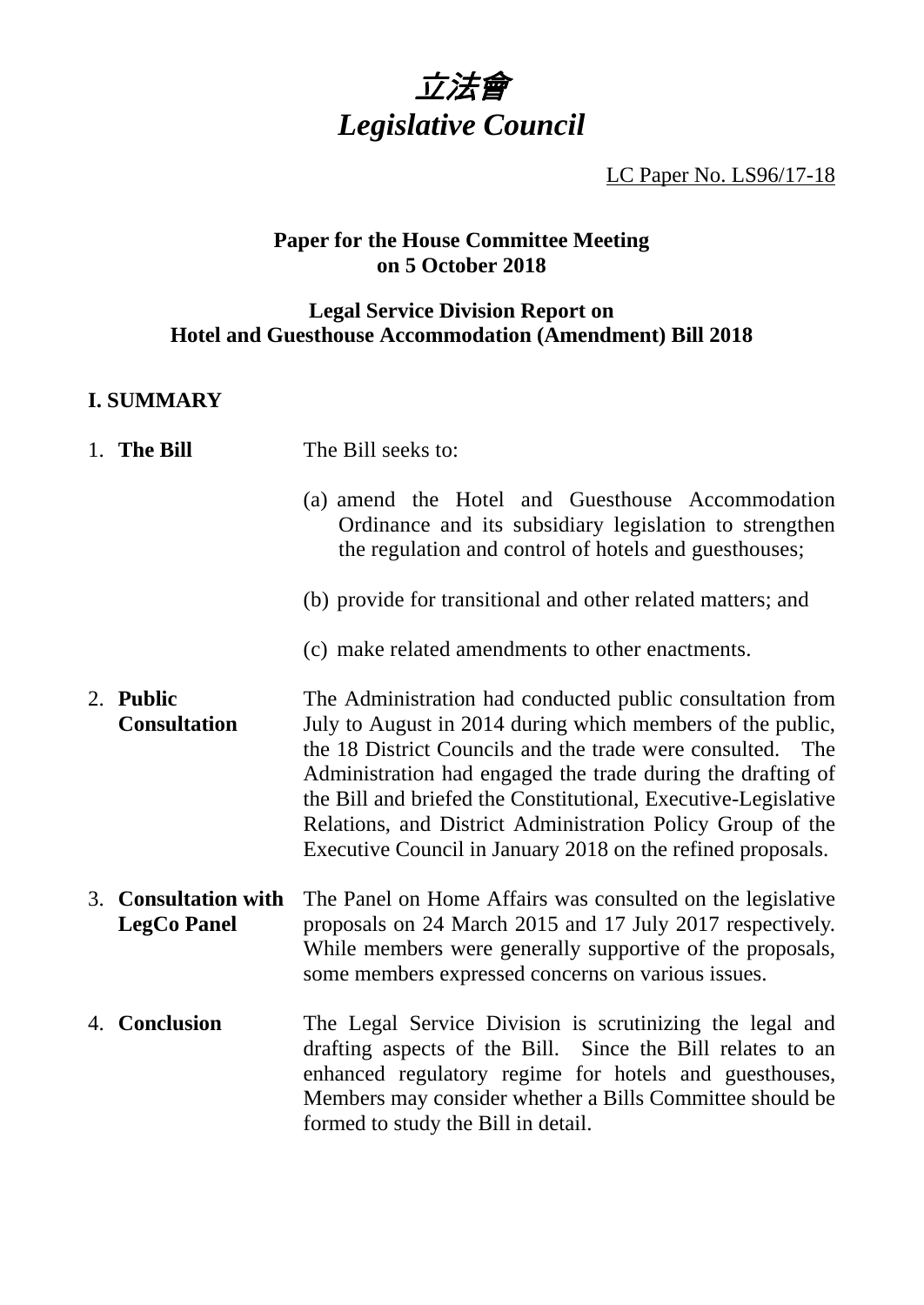# **II. REPORT**

The date of First Reading of the Bill is 11 July 2018. Members may refer to the Legislative Council ("LegCo") Brief (File Ref.: HAD HQ CR/15/3/20/(C)) issued by the Home Affairs Department on 4 July 2018 for further details.

### **Object of the Bill**

- 2. The Bill seeks to:
	- (a) amend the Hotel and Guesthouse Accommodation Ordinance (Cap. 349) and its subsidiary legislation to strengthen the regulation and control of hotels and guesthouses;
	- (b) provide for transitional and other related matters; and
	- (c) make related amendments to other enactments.

#### **Background**

3. Cap. 349 was enacted in 1991 to provide for the regulation, control and safety of hotel and guesthouse accommodation. Under Cap. 349, any person who operates, keeps, manages or has control of a hotel or guesthouse has to obtain a licence issued by the Hotel and Guesthouse Accommodation Authority, i.e. the Secretary for Home Affairs ("the Authority"), unless a certificate of exemption has been issued by the Authority or the hotel or guesthouse is exempted by the Hotel and Guesthouse Accommodation (Exclusion) Order (Cap. 349C). Any person who operates an unlicensed hotel or guesthouse commits an offence and is currently liable on summary conviction to a fine of \$200,000 and to imprisonment for two years, and to a daily fine of \$20,000 during which the offence continues.

4. According to paragraphs 27 and 28 of the LegCo Brief, a consultation paper was published by the Home Affairs Department in July 2014 to gauge public views on the proposed measures to enhance the existing licensing regime and facilitate enforcement actions against unlicensed hotels and guesthouses to address public concerns arising from a fire incident in 2013 causing casualties in a guesthouse in a building with the Deed of Mutual Covenant ("DMC") prohibiting hotel or guesthouse operation. The Administration has introduced the Bill to implement the proposals put forth in the consultation paper with a view to enhancing deterrence, enhancing the existing licensing regime and facilitating enforcement actions against unlicensed hotels and guesthouses.

#### **Provisions of the Bill**

5. The major provisions of the Bill are summarized below.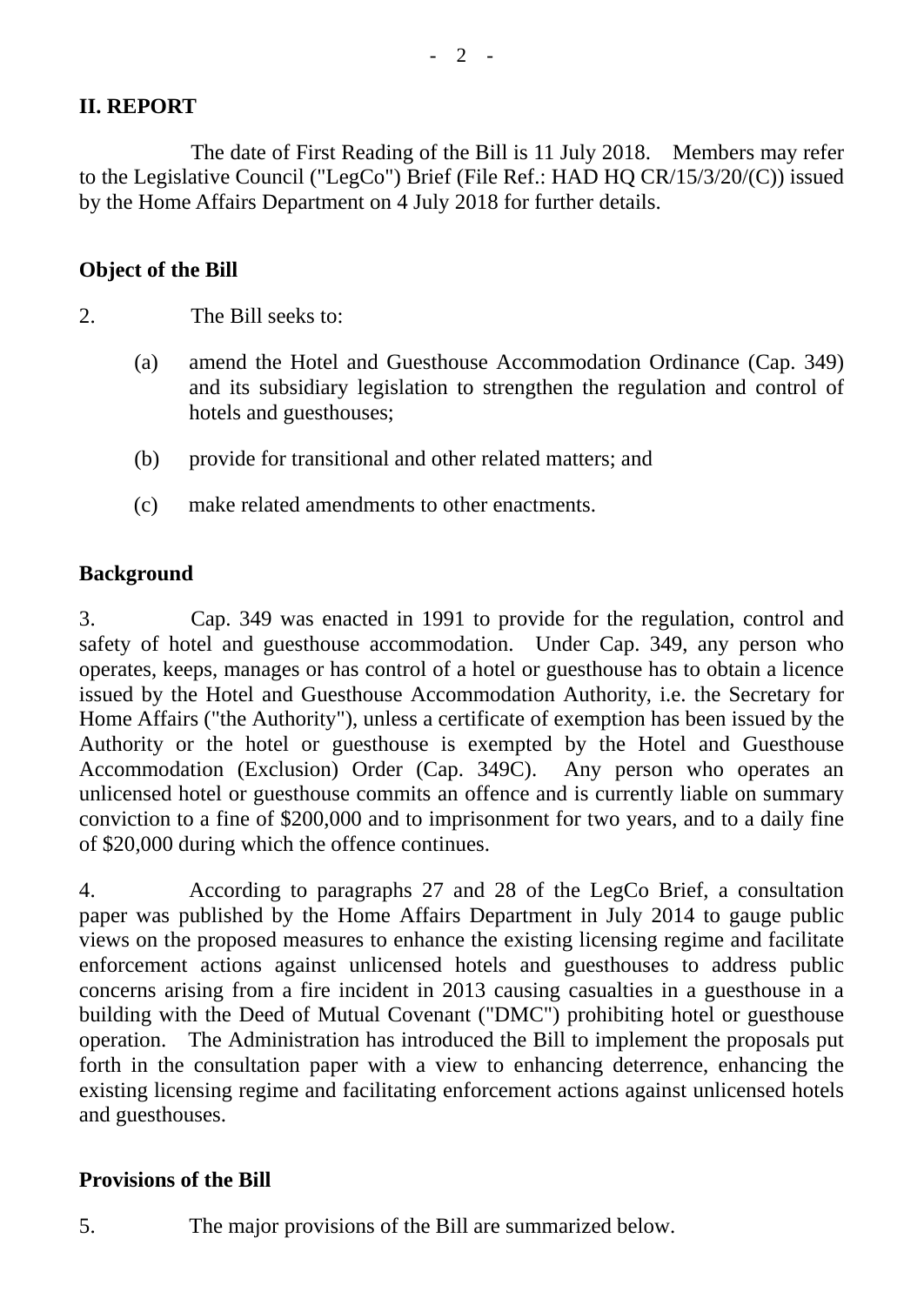Enhancing deterrence

6. Clause 9 of the Bill seeks to amend Cap. 349 by repealing Part II of Cap. 349 and substituting a new Part 2 to:

- (a) enable the offence of operating unlicensed hotel or guesthouse to be prosecuted on indictment with higher penalties, in addition to the summary offence under the existing Cap. 349. Under the Bill, a person committing the offence would be liable (i) on summary conviction, to a fine of \$200,000 and imprisonment for two years and, in the case of a continuing offence, to a further daily fine of \$20,000 (i.e. the same as under the existing Cap. 349); or (ii) on conviction on indictment, to a fine of \$500,000 and imprisonment for three years and, in the case of a continuing offence, to a further daily fine of \$20,000; and
- (b) create a new offence in new section 5A under which owners and tenants of hotel or guesthouse premises would commit an offence if no licence is in force for the premises. This offence would be subject to the same penalties as those provided for the offence of operating unlicensed hotel or guesthouse in (a) above. A person charged with the new offence would be entitled to be acquitted under the circumstances specified in new section  $5A(3)$  and  $(4)$ .

Enhancing the licensing regime

7. Clause 11 seeks to amend Cap. 349 by adding a new Part 4A to provide for an enhanced licensing regime. The existing regime under Parts III and IV of Cap. 349 would be repealed under clause 10 accordingly.

8. Under the proposed licensing regime, there would be two types of licences, namely hotel licence and guesthouse licence. In considering whether to issue, renew, cancel or suspend, permit the transfer of a hotel licence or guesthouse licence or to vary the conditions of the licence, it is proposed that the Authority be empowered to take into account the new requirements as provided in the new Part 4A, in particular:

- (a) no-use restriction requirement, which requires that DMC of the building concerned (or if there is no DMC, the Government lease of the premises concerned) does not contain any restrictive provision which prohibits the premises concerned to be used as a hotel or guesthouse, for commercial purposes or for any purpose other than private residential purposes;
- (b) suitability and operation requirements, which largely reflect the existing requirements under Cap. 349, relating to compliance of the structural, types of building, sanitation, safety or management requirements etc. specified in the Fire Services Ordinance (Cap. 95) and the Buildings Ordinance (Cap. 123), and non-contravention of any provision of Cap. 349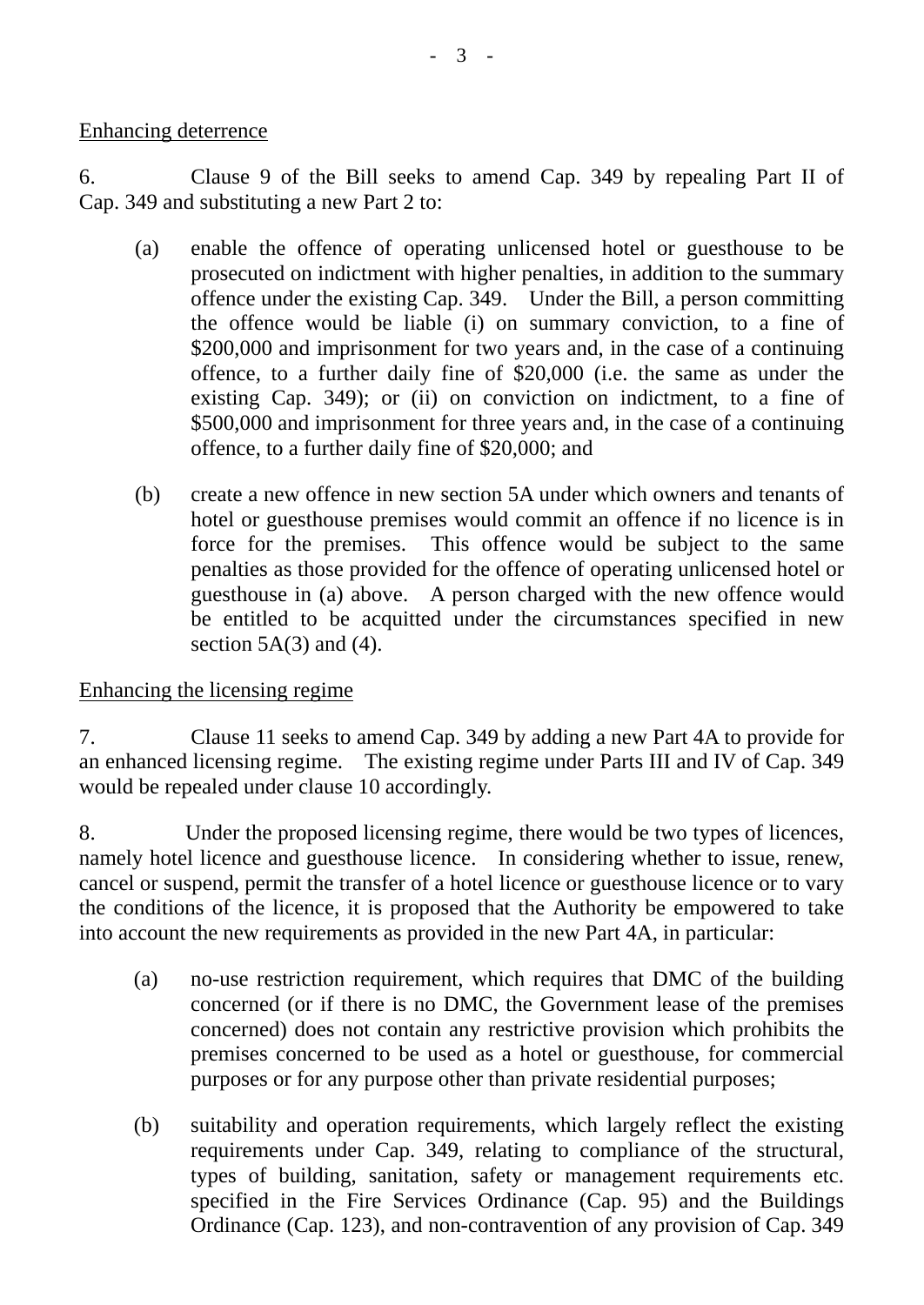and compliance with all the requirements, orders and directions made under Cap. 349;

- (c) fit and proper requirement, which requires that the applicant is a fit and proper person to operate, keep, manage or have control of a hotel or guesthouse, having regard to whether the applicant, or (if the applicant is a body of persons) a related person, has been convicted of an offence under Cap. 349, or any offence resulting in imprisonment for more than three months, or is an undischarged bankrupt, in liquidation or the subject of a winding-up order; and
- (d) local consultation requirement, which requires that before approving a new or renewal licence application, a consultation must have been conducted to take into account views of affected persons (i.e. owners or occupiers in the same building or in the surrounding area; or owners or occupiers of any other premises situated in the surrounding area if the premises form the whole of a building) collected by an advisory panel appointed by the Authority. The advice given by the advisory panel would not be binding on the Authority. This local consultation requirement would not apply if the use of premises as a hotel or guesthouse is permitted under the Town Planning Ordinance (Cap. 131).

# Facilitating enforcement actions

9. Under the existing regime, any public officer authorized by the Authority may enter and inspect, without warrant, any premises used as or suspected to be a hotel or guesthouse. Clauses 14 to 17 of the Bill seek to amend the existing Part VI of Cap. 349 by updating the supervision regime of hotels and guesthouses. In particular, a new section 18A is proposed to be added to provide for the power of an enforcement officer, with a warrant issued by a magistrate, to enter (with reasonable force if necessary) and search any premises that are used as a hotel or guesthouse. The existing power of enforcement officers to enter and inspect premises without warrant is proposed to be limited to licensed premises only, i.e. premises covered by a licence.

10. Under the existing regime, the Secretary for Home Affairs ("SHA") may apply to the District Court for an order that the hotel or the guesthouse shall be closed and ceased to be used as a hotel or guesthouse if it appears to him that there is any danger or risk of danger to guests in the hotel or guesthouse or non-compliance of the requirements of remedial measures directed by SHA for securing safety of guests, apparatus and equipment required against fire or other hazard or non-compliance of the provisions of Cap. 349 in respect of the hotel or guesthouse. The new Part 6A of Cap. 349, as added by the Bill, seeks to repeal section 20 of Cap. 349 and provide for an updated regime in relation to order for closure of premises as a hotel or guesthouse. Under section 20A of the new Part 6A, the Authority may apply to a court or magistrate, upon the second conviction within 16 months of a specified offence (i.e. the offence of operating an unlicensed hotel or guesthouse or the new offence committed by the owner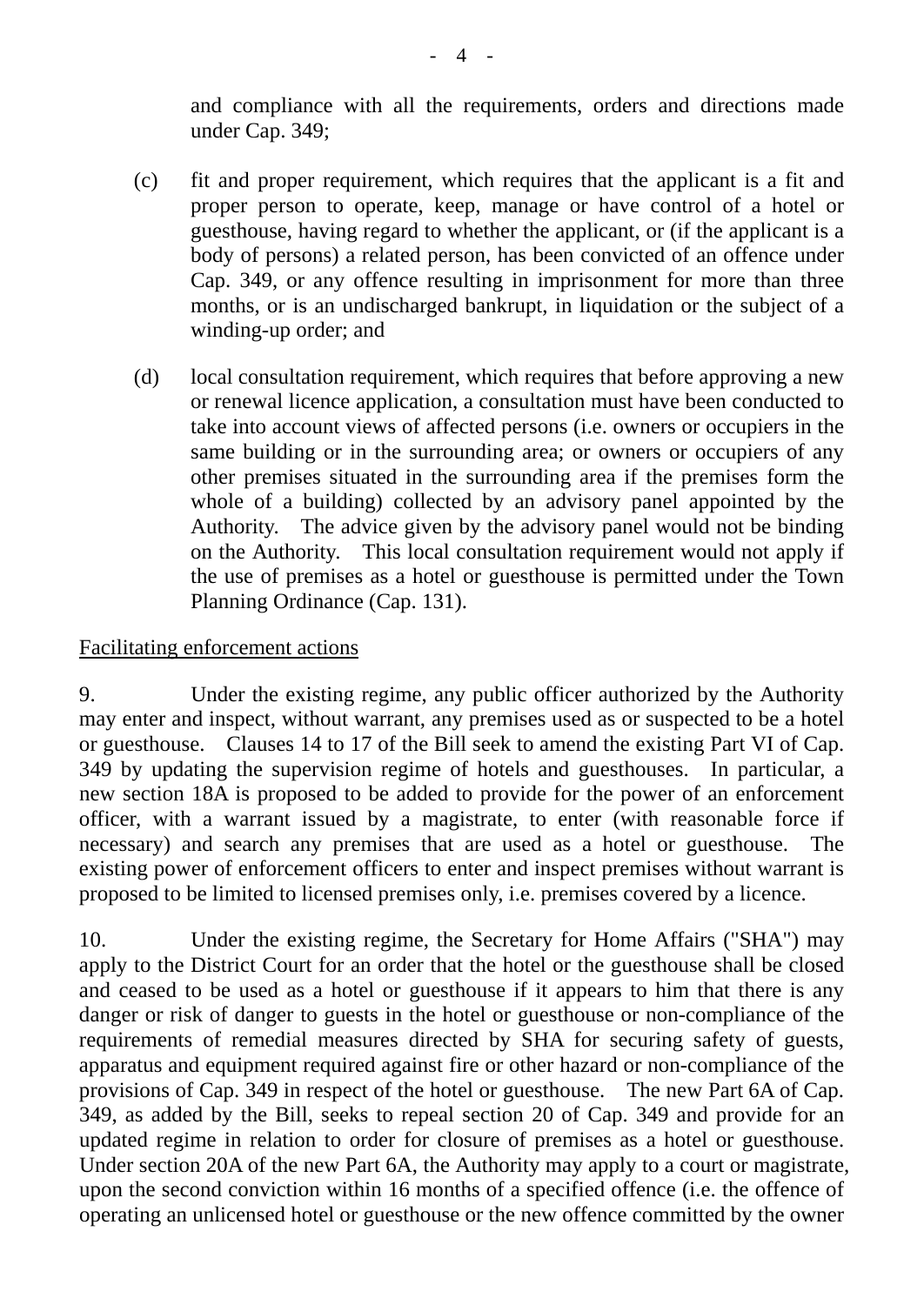or tenant of unlicensed hotel or guesthouse under section 5 or 5A of the new Part 2) in respect of the same premises, for a closure order of the premises directing that the premises are to be closed for six months.

# Updated appeal mechanism

11. Clause 13 of the Bill seeks to amend Cap. 349 by replacing the existing Part V with a new Part 5A to provide for an updated appeal system for appeals against the decisions of the Authority under the enhanced licensing regime. Under the updated appeal system, the existing single Appeal Board would be replaced by multiple appeal boards formed by the Convenor (from members of an appeal board panel appointed by the Chief Executive) to hear separate appeals (new section 17D). The existing Part V of Cap. 349 would thereby be repealed under clause 12.

# Transitional arrangement

12. Clause 28 of the Bill seeks to add a new Part 8 and a Schedule to Cap. 349 to provide for the transitional and saving arrangements. A transitional period of 12 months, beginning on the commencement of the Bill after it is enacted as an Ordinance ("commencement date"), is proposed under the Bill. Specifically, the Authority may renew an existing licence once on the basis of existing licensing requirements, for a period not exceeding 12 months, after the enhanced licensing regime under the Bill comes into operation. If a licence expires beyond the 12-month transitional period, the renewal application would be processed in accordance with the new regime. There are also provisions in the Bill dealing with applications for licences and appeals against decisions of the Authority etc. made/lodged before the commencement date.

# Miscellaneous provisions and related amendments

13. The Bill proposes miscellaneous provisions to update the provisions in Cap. 349 about miscellaneous offences,<sup>[1](#page-4-0)</sup> and to facilitate the administration and enforcement of Cap. 349 under the enhanced licensing regime. Related amendments to other enactments are also proposed in the Bill.

# **Commencement**

14. The Bill, if passed, would come into operation on a day to be appointed by SHA by notice published in the Gazette.

<span id="page-4-0"></span><sup>&</sup>lt;sup>1</sup> These offences are relating to operation of a hotel or guesthouse in contravention of licence conditions, failing to provide document or information in relation to licence applications or furnishing information or document that is false in a material particular, obstructing the Authority and an enforcement officer in performing a function under Cap. 349, and failing to comply with reasonable requirements made by an enforcement officer acting under a warrant for entry and inspection of the premises etc. There are also provisions relating to the liability of officers of body corporate and unincorporated bodies for an offence under Cap. 349.